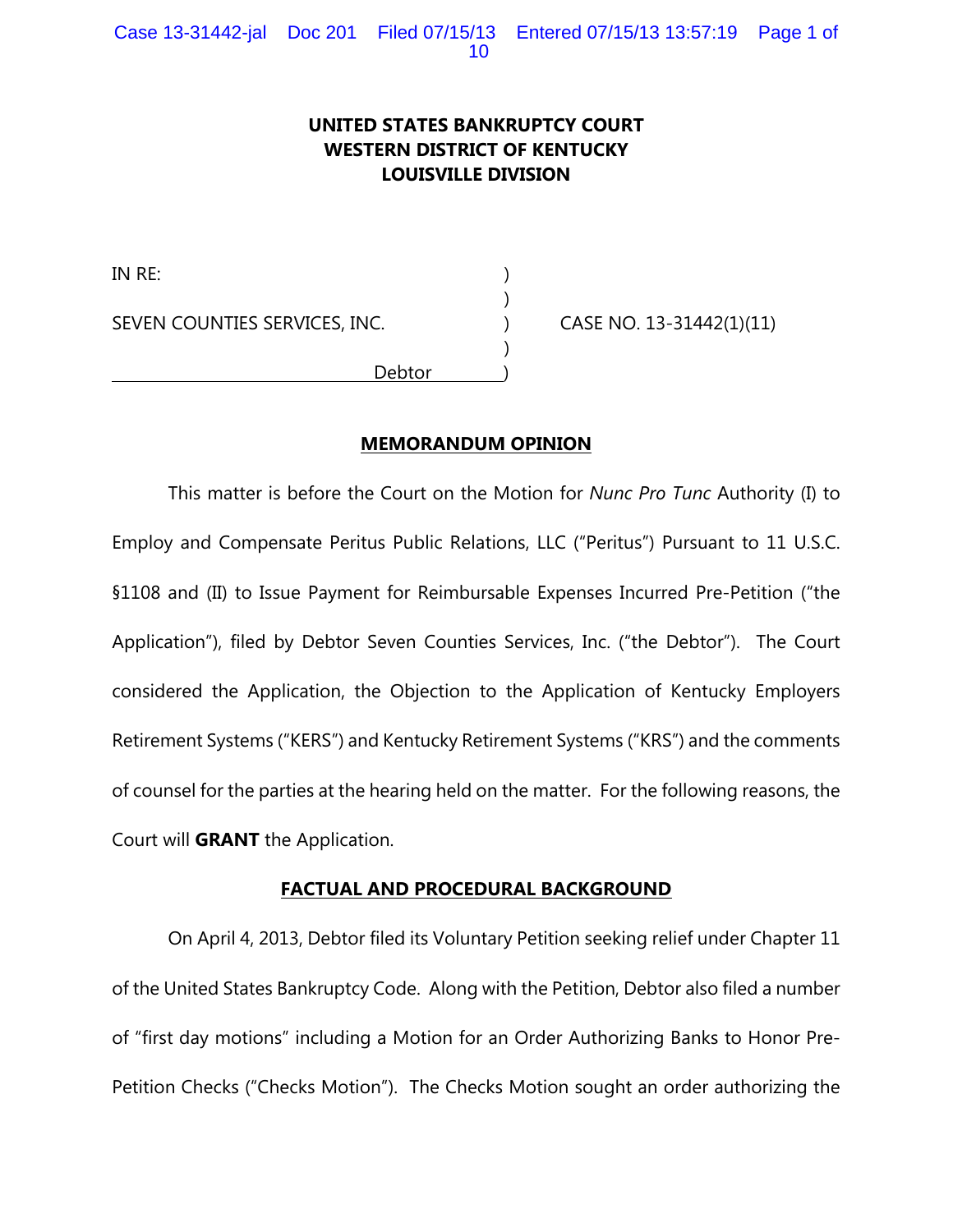### Case 13-31442-jal Doc 201 Filed 07/15/13 Entered 07/15/13 13:57:19 Page 2 of 10

payment of over 100 pre-petition checks listed on an attached exhibit which Debtor represented were necessary to Debtor's ongoing operations. The checks ranged in value from \$5.31 to \$256,597.22. Included in that list was a check issued to Peritus on April 4, 2013 in the amount of \$14,839.

On April 5, 2013, following an expedited hearing, the Court entered an Order approving the Checks Motion which authorized Fifth Third Bank and Republic Bank to honor the pre-petition checks listed therein.

Subsequent to entry of the Order, Debtor states it was contacted by the United States Trustee's office which indicated it would object to the employment of any professional who negotiates a check listed in the Order. Therefore, Debtor instructed Peritus to hold the check until the matter was clarified by the Court.

On May 17, 2013, Debtor filed the Application.

On June 10, 2013, KERS and KRS filed their Objection to the Application.

#### **LEGAL ANALYSIS**

Debtor seeks an order *nunc pro tunc* authorizing the employment of Peritus effective as of the date of the Petition, April 4, 2013. Debtor also seeks authority to issue payment to Peritus for reimbursable expenses incurred and paid pre-petition by Peritus to third party vendors on behalf of the Debtor.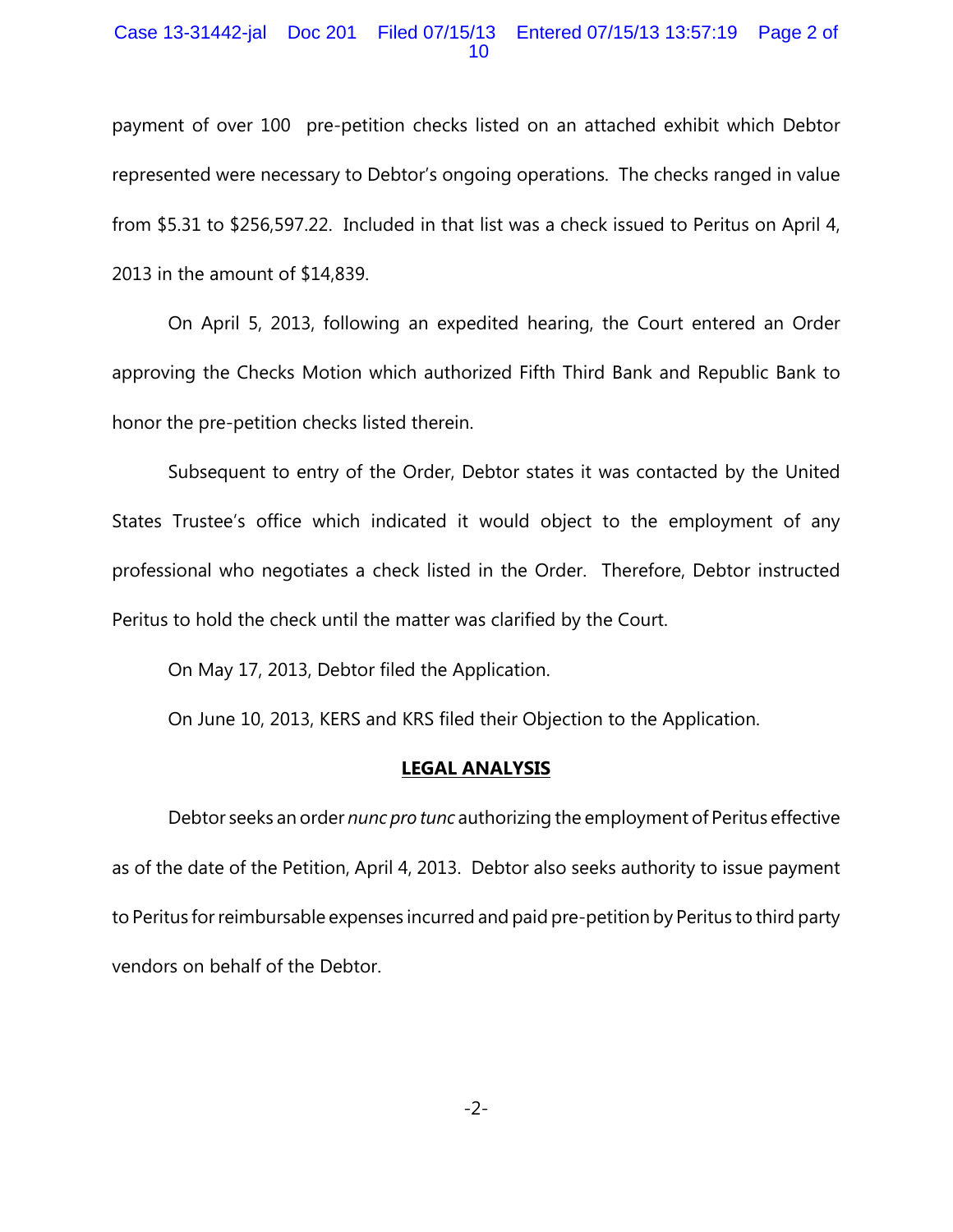## Case 13-31442-jal Doc 201 Filed 07/15/13 Entered 07/15/13 13:57:19 Page 3 of 10

The first issue before the Court is whether Peritus' employment by Debtor is governed by 11 U.S.C. §327. KERS and KRS contend §327 applies and Peritus cannot be employed because it is not a "disinterested person" as required by the statute.

Peritus is a "full service communication firm that offers expertise in public affairs, public relations, marketing and creative services to connect clients with political officials, community leaders and other targeted audiences." Application, p. 2. Peritus and Debtor entered into an Agreement for Services ("Agreement") on March 15, 2012. The Agreement summarizes Peritus' task as providing "public relations and public affairs support in Kentucky on all issues related to the ongoing effort to affect changes in their [Debtor] involvement in the Kentucky Retirement System." See, Agreement attached as Exhibit to the Application. The work is to include lobbying, third party advocacy and support of Debtor's efforts in restructuring its retirement plans and media relations. Peritus is to be paid a monthly retainer in the amount of \$3,750, plus reimbursement for reasonable and necessary expenses. $<sup>1</sup>$ </sup>

The Order entered by the Court on the Checks Motion authorized a payment to Peritus in the amount of \$14,839.74. Debtor explained in the Application that \$11,676.82 of that figure represents reimbursable expenses incurred and paid by Peritus pre-petition to third party vendors on behalf of the Debtor.

<sup>&</sup>lt;sup>1</sup>The \$3,750 figure has been modified to a monthly retainer payment of \$3,500, plus reimbursement of reasonable and necessary expenses.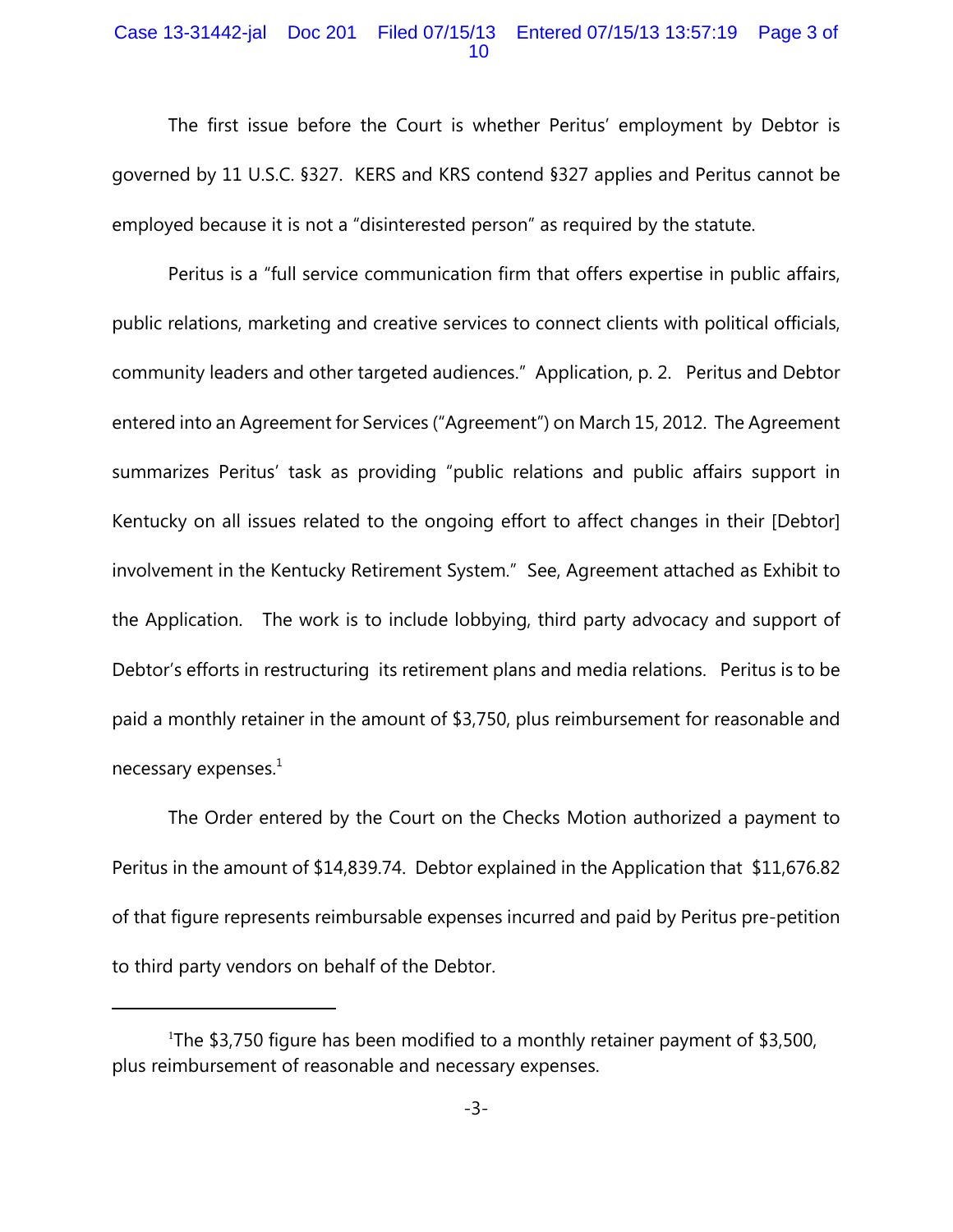### Case 13-31442-jal Doc 201 Filed 07/15/13 Entered 07/15/13 13:57:19 Page 4 of 10

The Debtor states that subsequent to the entry of the Order on the Checks Motion, the United States Trustee's Office contacted Debtor and indicated it would object to the employment of any professional who negotiates a check listed in the Order. Therefore, Debtor instructed Peritus to hold the check until the matter is resolved through the Application.

The Debtor acknowledges that Peritus' representatives are "professional persons" due to their "special knowledge and skill" as court's have interpreted that term within the context of 11 U.S.C. §327(a). Debtor, however, contends that because Peritus is not assisting Debtor with any of its enumerated duties of a debtor-in-possession as set forth in 11 U.S.C. §1107, its employment is not governed by §327 and does not require Court approval. Debtor relies on a line of cases which hold that only professionals whose duties are related to the administration of the estate, not those performing services related to the day-to-day operations of the debtor's business, are subject to the requirements of §327(a). *See, Matter of Seatrain Lines, Inc.*, 13 B.R. 980 (Bankr. S. D. N. Y. 1981), *In re Johns-Mansville Corp.*, 60 B.R. 612 (Bankr. S.D. N.Y. 1986) and cases cited in the Application, p. 7.

While other courts have analyzed this issue in a variety ways, i.e. "the qualitative analysis" , *Seatrain*, 13 B.R. 980 (Bankr. S. D. N.Y. 1981), and the "quantitative analysis", *In re Semenza*, 121 B.R. 56, 57 (Bankr. D. Mont. 1990), the Court finds the better approach is set forth in the case of *In re First Merchants Acceptance Corp.*, 1997 WL 873551 (D. Del. 1997). There, the court set forth a list of factors to consider which combines elements of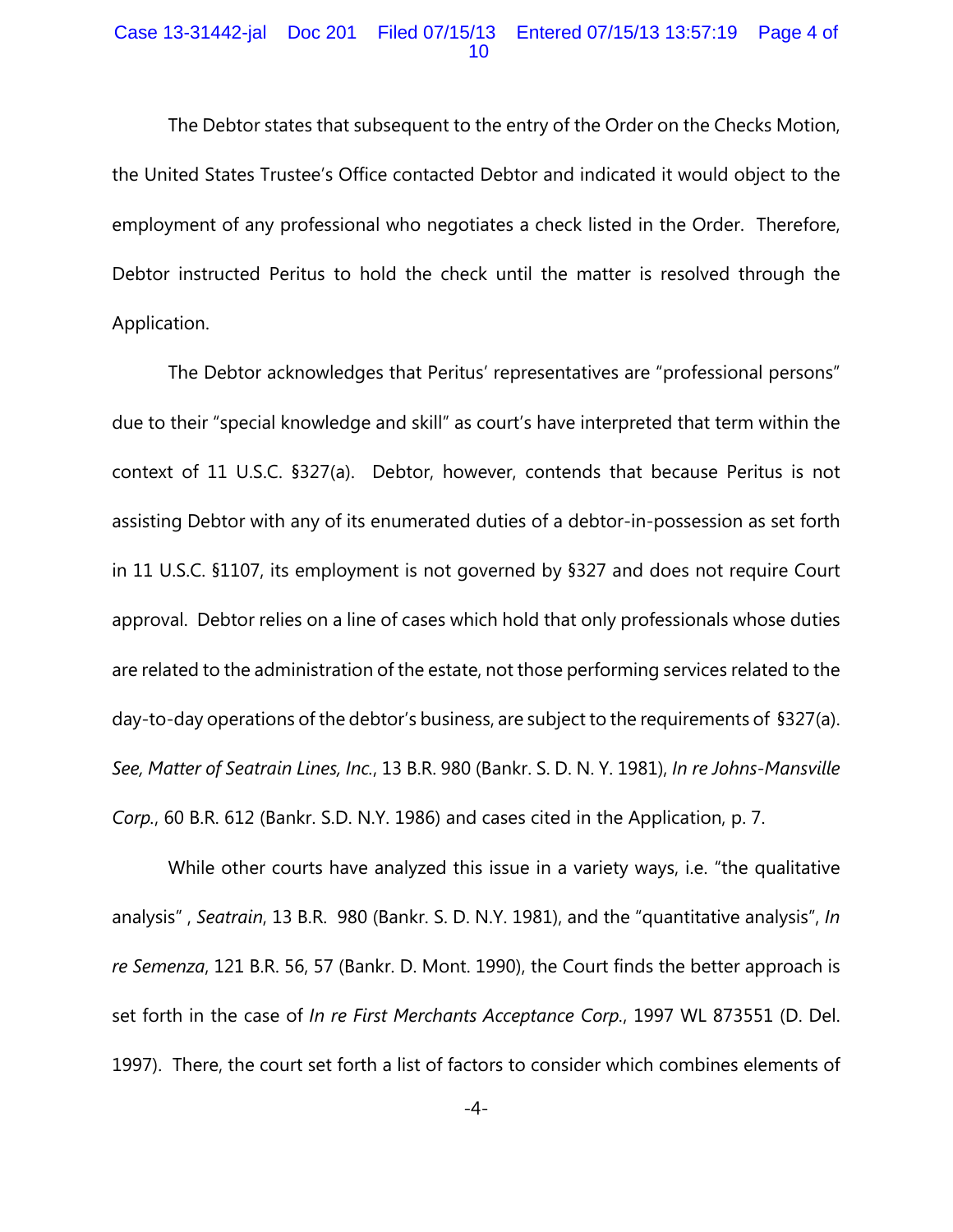#### Case 13-31442-jal Doc 201 Filed 07/15/13 Entered 07/15/13 13:57:19 Page 5 of 10

both the qualitative and quantitative approaches. These factors are: (1) whether the employee controls, manages, administers, invests, purchases or sell assets that are significant to the debtor's reorganization; (2) whether the employee is involved in negotiating the terms of a plan of reorganization; (3) whether the employment directly relates to the type of work carried out by the debtor or to the routine maintenance of the debtor's business operations; (4) whether the employee is given discretion or autonomy to exercise his or her own professional judgment in some part of the administration of the debtor's estate; (5) the extent of the employee's involvement in the administration of the debtor's estate; and (6) whether the employee's services involve some degree of special knowledge or skill, so that the employee can be considered a "professional" within the ordinary meaning of the term. No one factor is dispositive and the factors should be weighed against each other and considered *in toto*. In the final analysis, the real inquiry focuses on the type of duties performed and whether any special skills or training are necessary to carry out these duties. *In re Triplett*, 2008 WL 2123743 (Bankr. E.D. Tenn 2008), citing *In re Am. Tissue, Inc.*, 331 B.R. 169, 173-74 (Bankr. D. Del. 2005).

 In *Merchants*, the court determined that a company hired by the debtor to assist with the debtor's loan servicing operations was a "professional" because the company had a large degree of discretion in performing its work, the work required a specialized skill and the work was important to the administration of the estate. In *Johns-Mansville*, the debtor had routinely hired lobbyists to represent its interests in the ordinary course of its business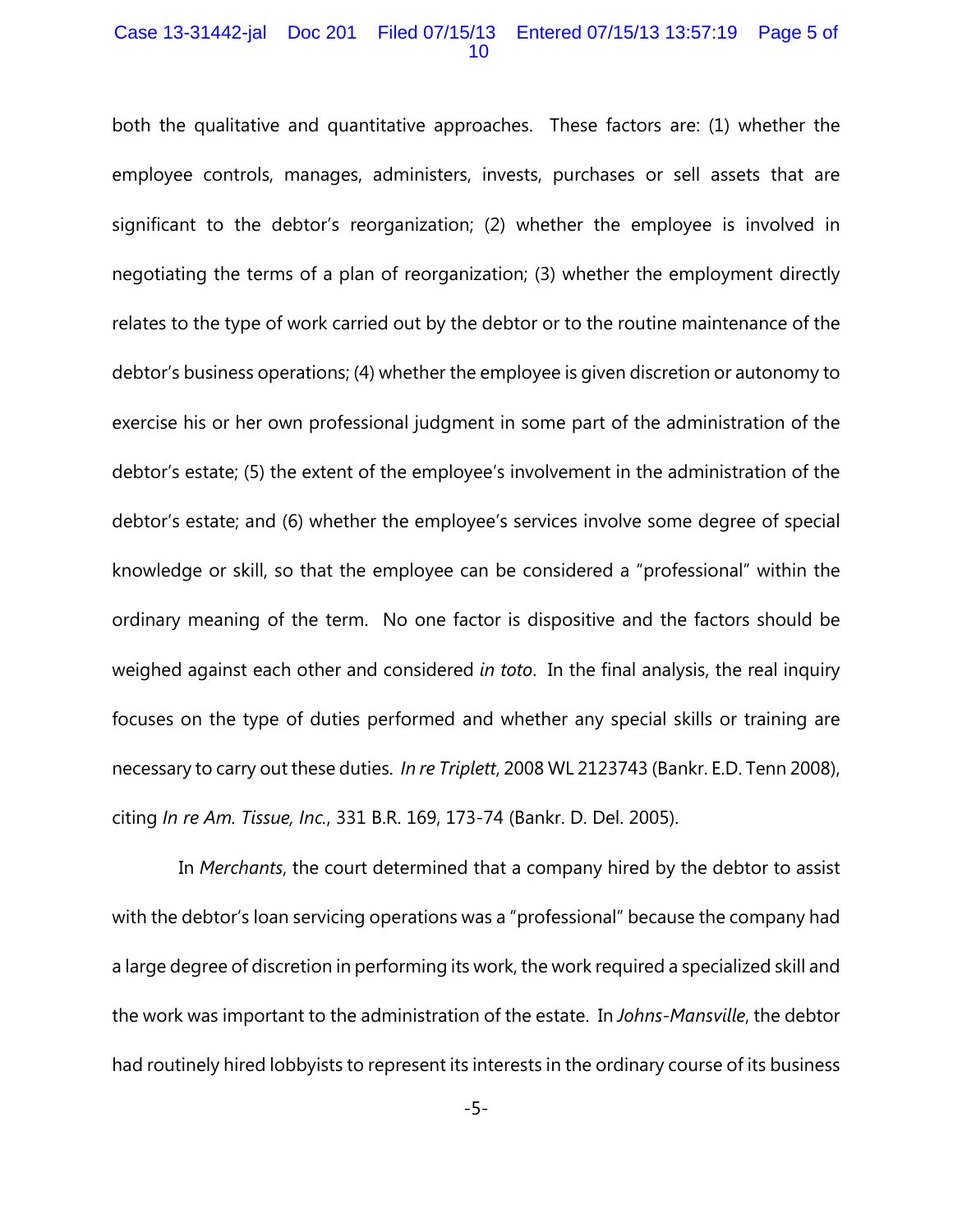pre-petition. There, the court determined the lobbyists the debtor sought to retain were not "professionals" within the meaning of §327(a), stating,

They were not hired to represent or assist Mansville in carrying out its duties under Title 11. They did not play any part in negotiating a plan, adjusting debtor/creditor relationship, or disposing of or acquiring assets.

*Id.* at 621.

Here, Peritus was hired by Debtor for one month in 2012 when the Agreement was signed and again in February 2013. Peritus was initially engaged to increase legislative and public support for Debtor's efforts to restructure its involvement with KERS. As Debtor prepared to commence this Chapter 11 proceeding, Peritus' tasks were geared toward the Debtor's communication needs with its employees, the public, its consumers and its vendors. While Peritus' employment was not as longstanding as the lobbyists in *Johns-Mansville*, like those lobbyists, Peritus is not performing any tasks of the Debtor enumerated in 11 U.S.C. §1107, nor is it involved in formulating the Debtor's plan of reorganization or the administration of the estate. Other than the last factor of the *First Merchants* test, none of factors listed therein weigh in favor of classifying Peritus as a "professional" under §327.

The Court finds under either the analysis of *Johns-Mansville* or the broader test of *First Merchants*, Peritus' work for the Debtor will not involve any part in negotiating the plan, adjusting debtor/creditor relationships, disposing or acquiring assets or performing any duty required of the Debtor under the Code. Weighing the factors in *First Merchants*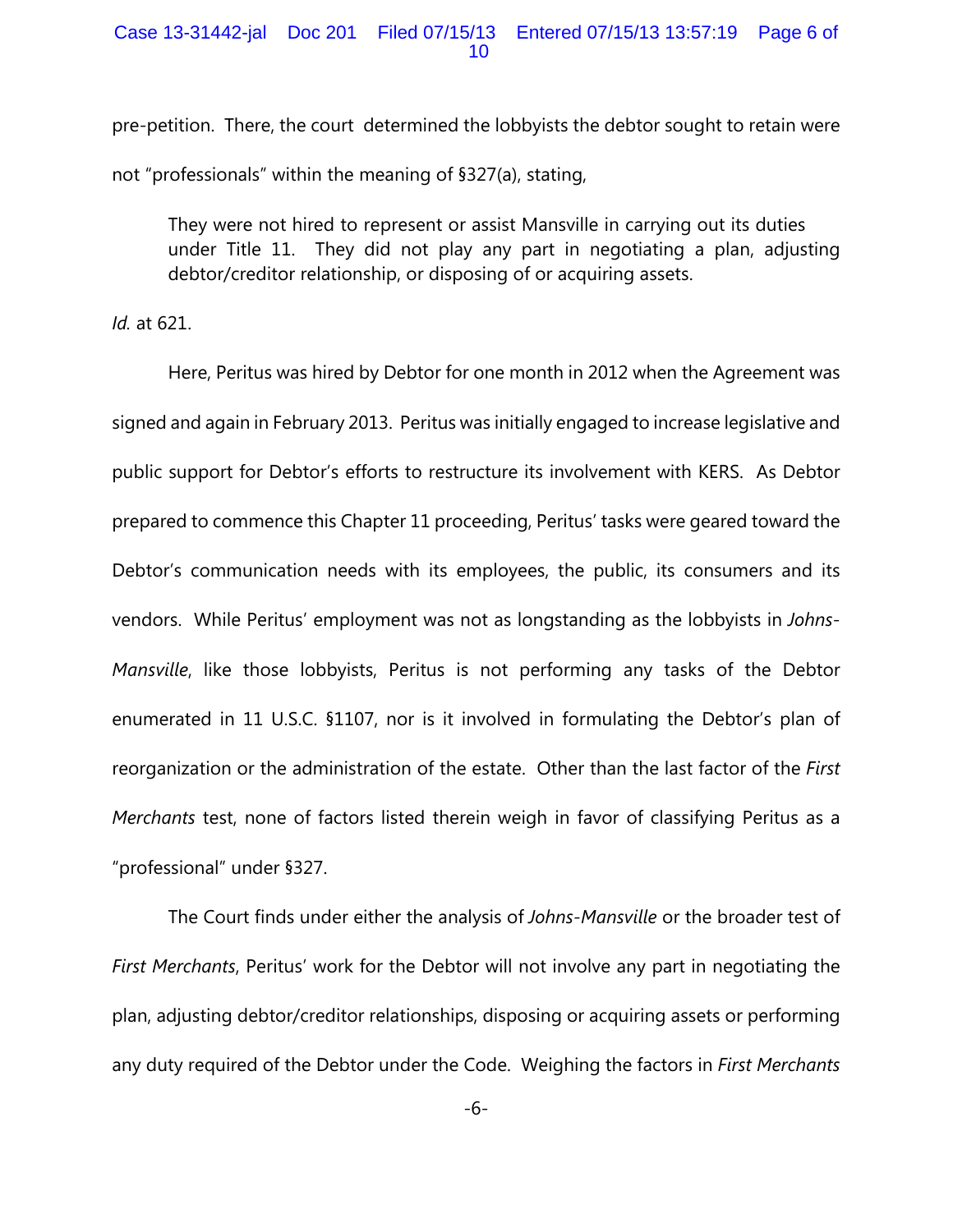### Case 13-31442-jal Doc 201 Filed 07/15/13 Entered 07/15/13 13:57:19 Page 7 of 10

against one another and considering them *in toto*, Peritus is not a "professional" as the term is used in §327(a). Therefore, the Court need not consider the issue of "disinterestedness" under the statute and Peritus may negotiate the pre-petition check referenced in the Checks Motion.

In reaching a similar conclusion, the court in *In re ITG Vegas, Inc.*, 2007 WL 1087212 (Bankr. S.D. Fla.) approved the debtor's hiring of a political consultant under 11 U.S.C. §363 after first determining that the firm was not a "professional" under §327. Here Debtor seeks authorization to employ Peritus in conformity with a debtor-in-possession's discretion to operate its business under 11 U.S.C. §1108. The hiring of Peritus falls within the discretion of the Debtor to operate its business according to its business judgment. Accordingly, the Debtor may employ Peritus in accordance with the terms set forth in the Agreement.

The Court will also authorize the Debtor to hire Peritus *nunc pro tunc* effective the date of the Petition April 4, 2013. The Checks Motion was granted the day after the Petition was filed without objection. It was only after the entry of the Order that Debtor was notified by the U.S. Trustee's office that it would object to any professional negotiating any check in the Order. The Debtor prudently advised Peritus to withhold negotiating the check until it received clarification from the Court. It then sought clarification on the issue through the Application. There was no undue delay, nor will any party be prejudiced by granting the *nunc pro tunc* relief requested.

-7-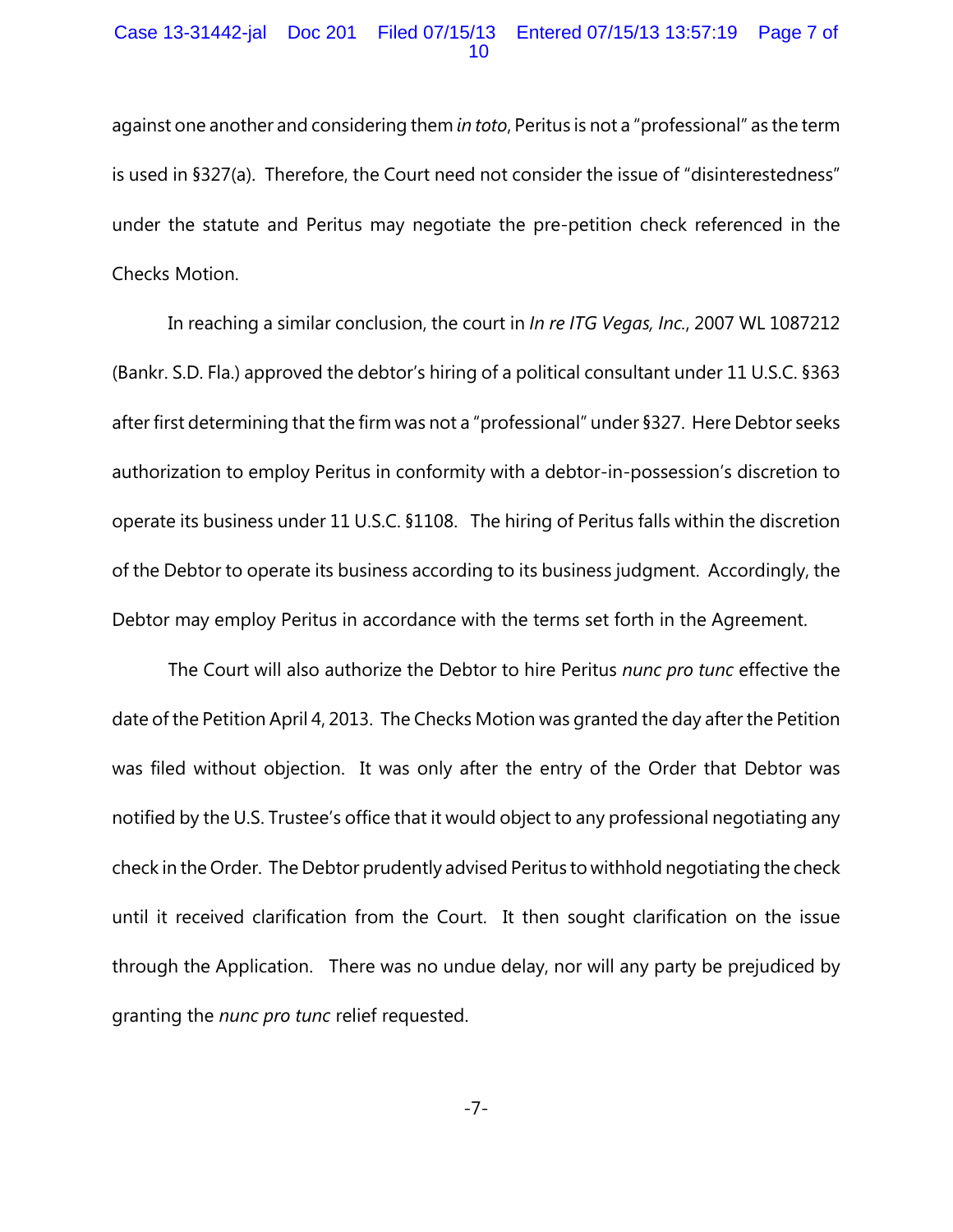## Case 13-31442-jal Doc 201 Filed 07/15/13 Entered 07/15/13 13:57:19 Page 8 of 10

In reaching the conclusions herein, the Court considered the objections of KERS and KRS that the hiring of Peritus is a waste of estate resources. No authority was cited in support of this objection and considering the discretion afforded a debtor-in-possession's business judgment in operating its business, the Court does not find this to be a waste of estate resources. More importantly, although the United States Trustee indicated to Debtor that it would object if any "professional" negotiated a check listed in the Checks Motion, The Trustee did not file a written objection to the Application, nor did it voice any opposition to the Application at the hearing on the matter.

### **CONCLUSION**

For all the above reasons, the Court will grant the Motion for *Nunc Pro Tunc* Authority (I) to Employ and Compensate Peritus Public Relations, LLC Pursuant to 11 U.S.C. §1108 and (II) to Issue Payment for Reimbursable Expenses Incurred Pre-Petition of Debtor Seven Counties Services, Inc. An Order incorporating the findings herein accompanies this Memorandum Opinion.

Jo**a**ń A. Llovd

Inited States Bankruptcy Judge Dated: July 15, 2013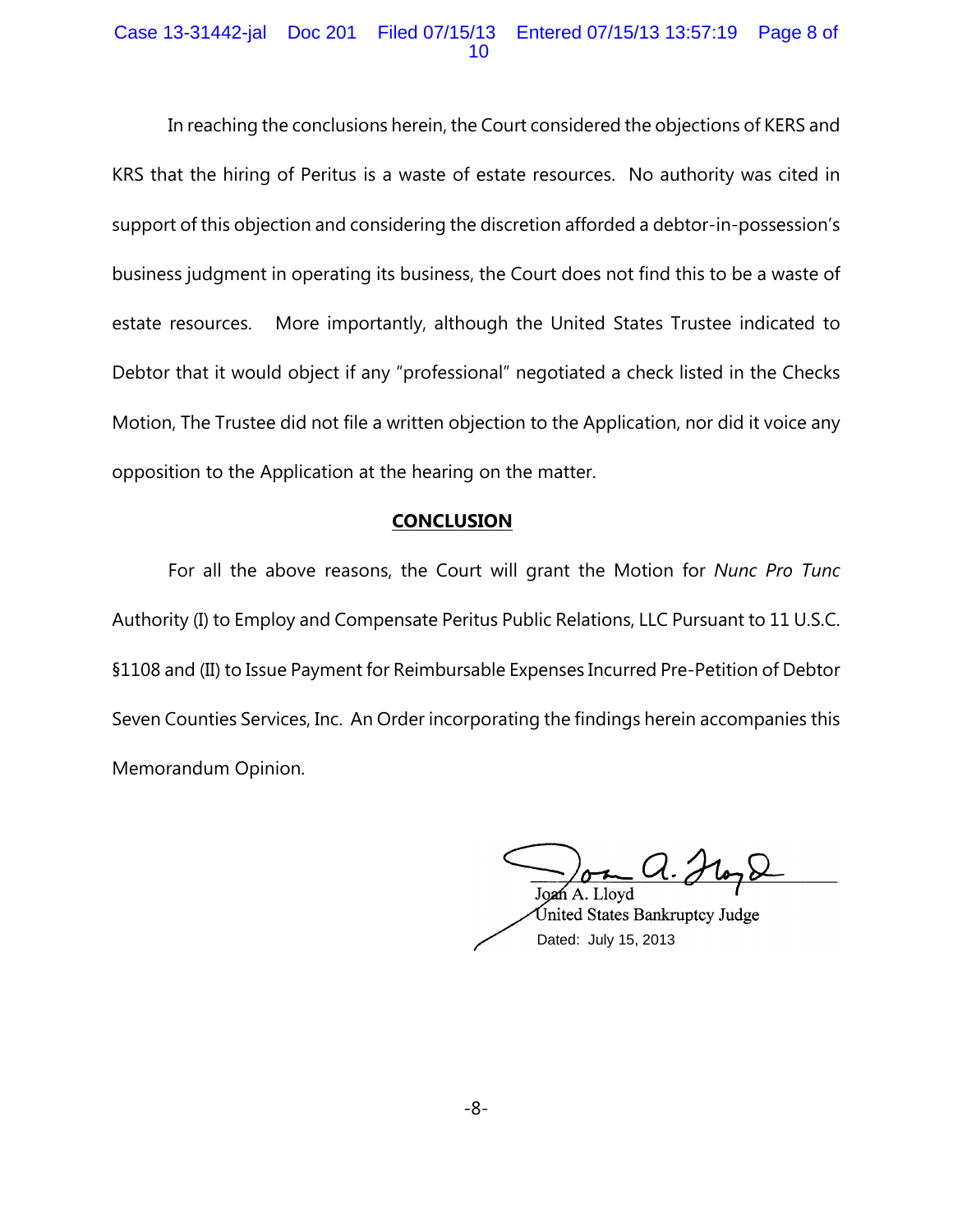# **UNITED STATES BANKRUPTCY COURT WESTERN DISTRICT OF KENTUCKY LOUISVILLE DIVISION**

)

 $\lambda$ 

IN RE: ) SEVEN COUNTIES SERVICES, INC. (a) CASE NO. 13-31442(1)(11) Debtor )

# **ORDER**

Pursuant to the Memorandum Opinion entered this date and incorporated herein, the Court being duly advised in the premises,

# **IT IS HEREBY ORDERED, ADJUDGED AND DECREED** that the Motion for *Nunc Pro*

*Tunc Authority* (I) to Employ and Compensate Peritus Public Relations, LLC Pursuant to 11 U.S.C. §1108 and (II) to Issue Payment for Reimbursable Expenses Incurred Pre-Petition, be and hereby is, **GRANTED**. The Debtor is authorized, *nunc pro tunc* effective April 4, 2013 to employ and compensate Peritus Public Relations, LLC pursuant to 11 U.S.C. §1108 in accordance with the terms of the parties' Agreement attached as Exhibit A to the Application.